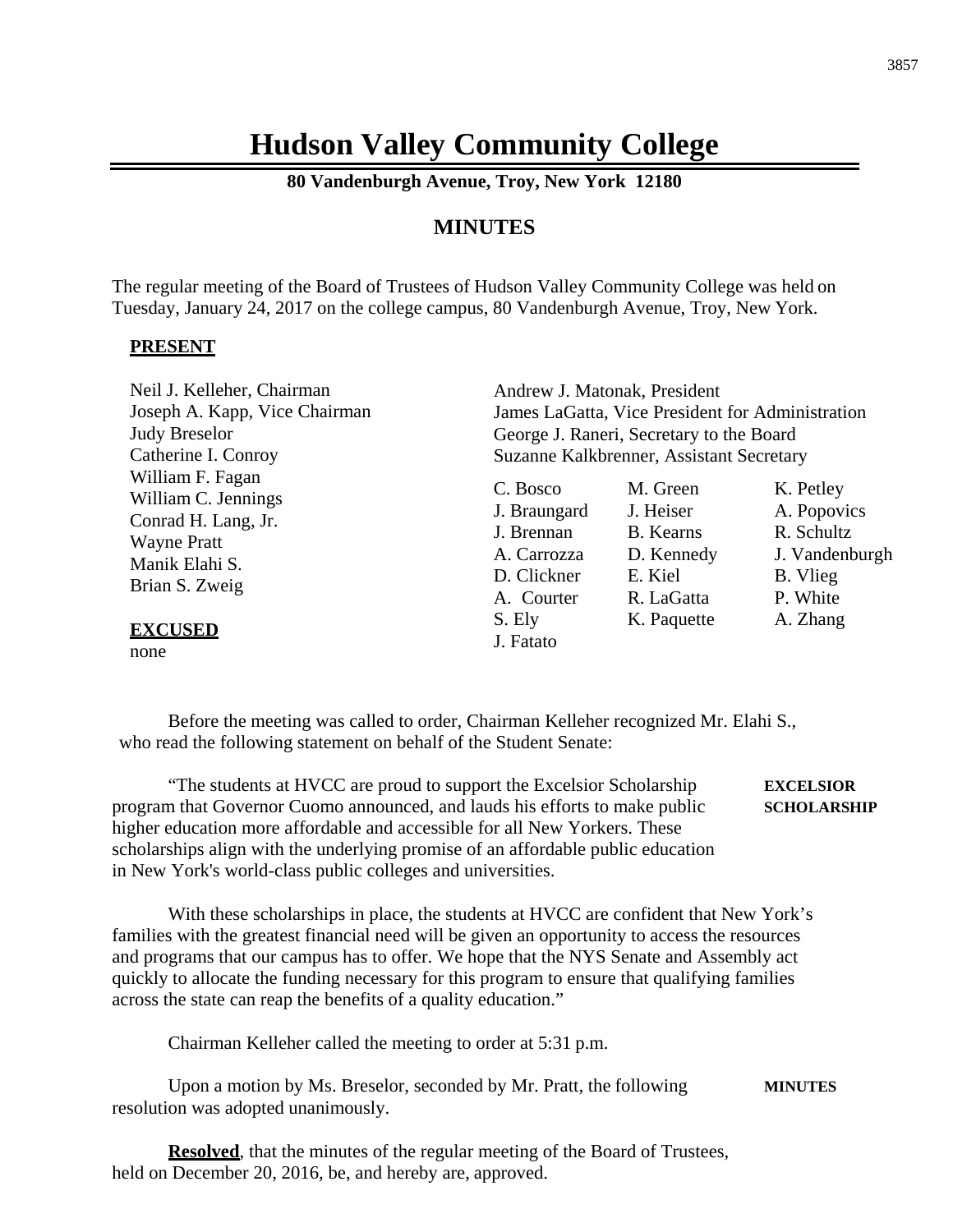| Upon a motion by Dr. Jennings, seconded by Dr. Kapp, the                                                                                                                                                                                                                                                                                                                       | 3858<br><b>UPSEU</b>                                        |
|--------------------------------------------------------------------------------------------------------------------------------------------------------------------------------------------------------------------------------------------------------------------------------------------------------------------------------------------------------------------------------|-------------------------------------------------------------|
| following resolution was adopted, with Ms. Breselor abstaining.                                                                                                                                                                                                                                                                                                                | <b>SUCCESSOR</b><br><b>AGREEMENT</b>                        |
| <b>Resolved</b> , that the request to approve a Memorandum of Agreement between<br>Hudson Valley Community College and Hudson Valley Community College Public<br>Safety Officers Unit of United Public Service Employees Union (UPSEU) for a collective<br>bargaining agreement covering the period September 1, 2017 through August 31, 2020,<br>be, and hereby is, approved. |                                                             |
| Upon a motion by Ms. Conroy, seconded by Mr. Fagan, the<br>following resolution was adopted, with Ms. Breselor abstaining.                                                                                                                                                                                                                                                     | <b>NTPA</b><br><b>SUCCESSOR</b>                             |
| <b>Resolved</b> , that the request to approve a Memorandum of Agreement between<br>Hudson Valley Community College and Hudson Valley Community College Non-<br>Teaching Professional Association (NTPA) for a collective bargaining agreement<br>covering the period September 1, 2017 through August 31, 2020, be, and hereby is,<br>approved.                                | <b>AGREEMENT</b>                                            |
| Upon a motion by Dr. Jennings, seconded by Dr. Kapp, the<br>following resolution was adopted unanimously.                                                                                                                                                                                                                                                                      | FY 2015-16 AUDITED<br><b>FINANCIAL</b><br><b>STATEMENTS</b> |
| <b>Resolved</b> , that the request to accept the college's audited financial statements<br>for the fiscal year September 1, 2015 through August 31, 2016 as conducted by<br>Urbach, Hacker, and Young LLP be, and hereby is, approved.                                                                                                                                         |                                                             |
| Upon a motion by Ms. Breselor, seconded by Dr. Jennings, the<br>following resolution was adopted unanimously.                                                                                                                                                                                                                                                                  | <b>HVCC FOUNDATION-</b><br><b>APPOINTMENT OF</b>            |
| <b>OFFICERS AND</b><br><b>Resolved</b> , that the request for approval of officer appointments, director<br><b>DIRECTORS</b><br>reappointments and new director appointments to the Hudson Valley Community<br>College Foundation, as recommended by the Foundation Board of Directors on<br>January 18, 2017, be, and hereby are, approved, as follows:                       |                                                             |
| A. The Foundation Board of Directors recommends the following slate of officers<br>for a term from February 1, 2017 to January 31, 2018:                                                                                                                                                                                                                                       |                                                             |
| Frank Sarratori, Chairperson<br>Jerilee Beaudoin '92, Vice Chairperson<br>Leslie King, Vice Chairperson<br>Mark Mitchell '74, Treasurer<br>Kelly Klopfer, Secretary                                                                                                                                                                                                            |                                                             |

B. The Foundation Board of Directors recommends the following new director for a term February 1, 2017 to January 31, 2020:

Michelle Hogan

Upon unanimous motion and second by the entire Board of Trustees, **HVCC FOUNDATION** following resolution was adopted unanimously. **APPOINTMENT OF**

**Resolved**, that the request for approval of the appointment of **DIRECTOR** James A. Walsh as Director Emeritus (posthumous), as recommended by the **EMERITUS** Foundation Board of Directors on January 18, 2017, be, and hereby is, approved.

**JAMES A. WALSH AS**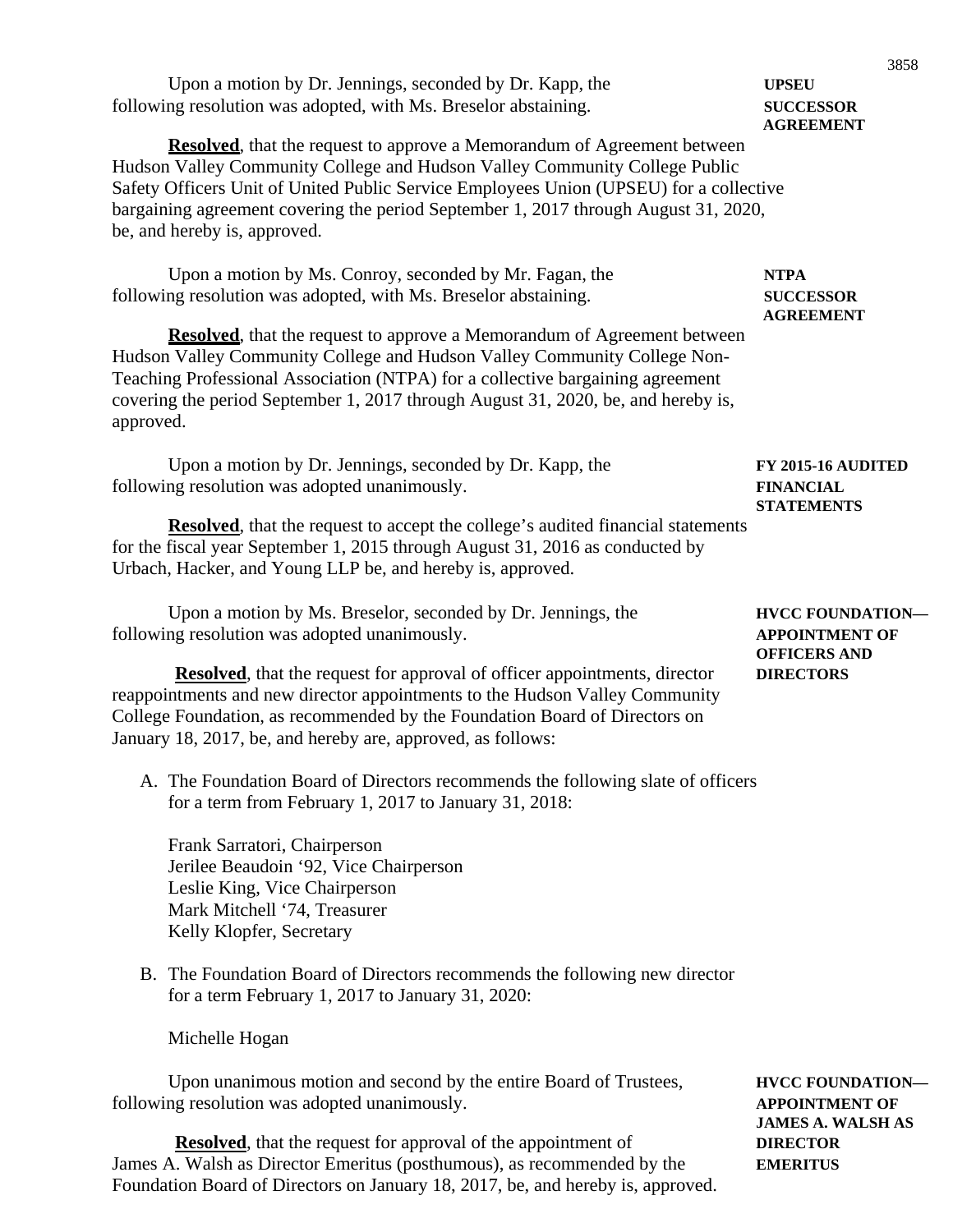The resolution shall read as follows:

### **Appointment of James A. Walsh '61 as Director Emeritus (posthumous) of the Hudson Valley Community College Foundation, Inc. Board of Directors**

WHEREAS, James A. Walsh '61 graduated from Hudson Valley Community College with a degree in Construction Technology, he joined the ranks of the Niagara Mohawk Power Corp. as a meter reader. Thirty-five years later, he retired as the company's area manager, and

WHEREAS, James A. Walsh '61 served as a Foundation Director from 1994 to 2016, with dedication to the mission of Hudson Valley Community College to serve its students, faculty, staff and alumni, and

WHEREAS, James A. Walsh '61 has served as a champion to the mission of Hudson Valley Community College to provide dynamic, student-centered, comprehensive and accessible educational opportunities that address the diverse needs of the community, and

WHEREAS, James A. Walsh '61 has been committed through his business acumen to providing caring, personal, high-quality service at a reasonable cost to support students' success in reaching and raising their goals, and

WHEREAS, James A. Walsh '61 has been one of Hudson Valley's most visible alumnus, lending his face and voice to advertisements to promote the college, and has attracted private resources to the Foundation, and has served as vice chairman of the Foundation's Board of Directors and in February 2007, served as chairman, and

WHEREAS, James A. Walsh '61, following his retirement and upon the recommendation of New York State Senate Majority Leader Joseph L. Bruno, Gov. George Pataki appointed Mr. Walsh as a New York State Commissioner of Elections, and one year later became Chairman of the Board.

**NOW, THEREFORE, BE IT RESOLVED** that, in special recognition of his distinguished service, Hudson Valley Community College, the Foundation Board of Directors, the Foundation Executive Committee and members of the board wish to acknowledge James A. Walsh '61 by appointing him as a Foundation Board Director Emeritus (posthumous), and

BE IT FURTHER RESOLVED that this Board herein extends its deepest appreciation to James A. Walsh '61 for his dedication and service to Hudson Valley Community College and to the people of Rensselaer County and the Capital Region, and

BE IT FURTHER RESOLVED that this Resolution is recorded in the minutes of the Hudson Valley Community College Foundation Annual Meeting, dated January 18, 2017, and the Hudson Valley Community College Board of Trustees meeting, dated January 24, 2017.

Chairman Kelleher stated that Jim Walsh was a tremendous advocate for Hudson Hudson Valley Community College and for Rensselaer County, and served as a fierce champion of the college. Mr. Lang added that he had known Jim Walsh for over fifty years and that he was one of the finest people and finest public servant that he had ever known.

### **INFORMATION ITEMS INFORMATION**

The following information items were noted: **ITEMS**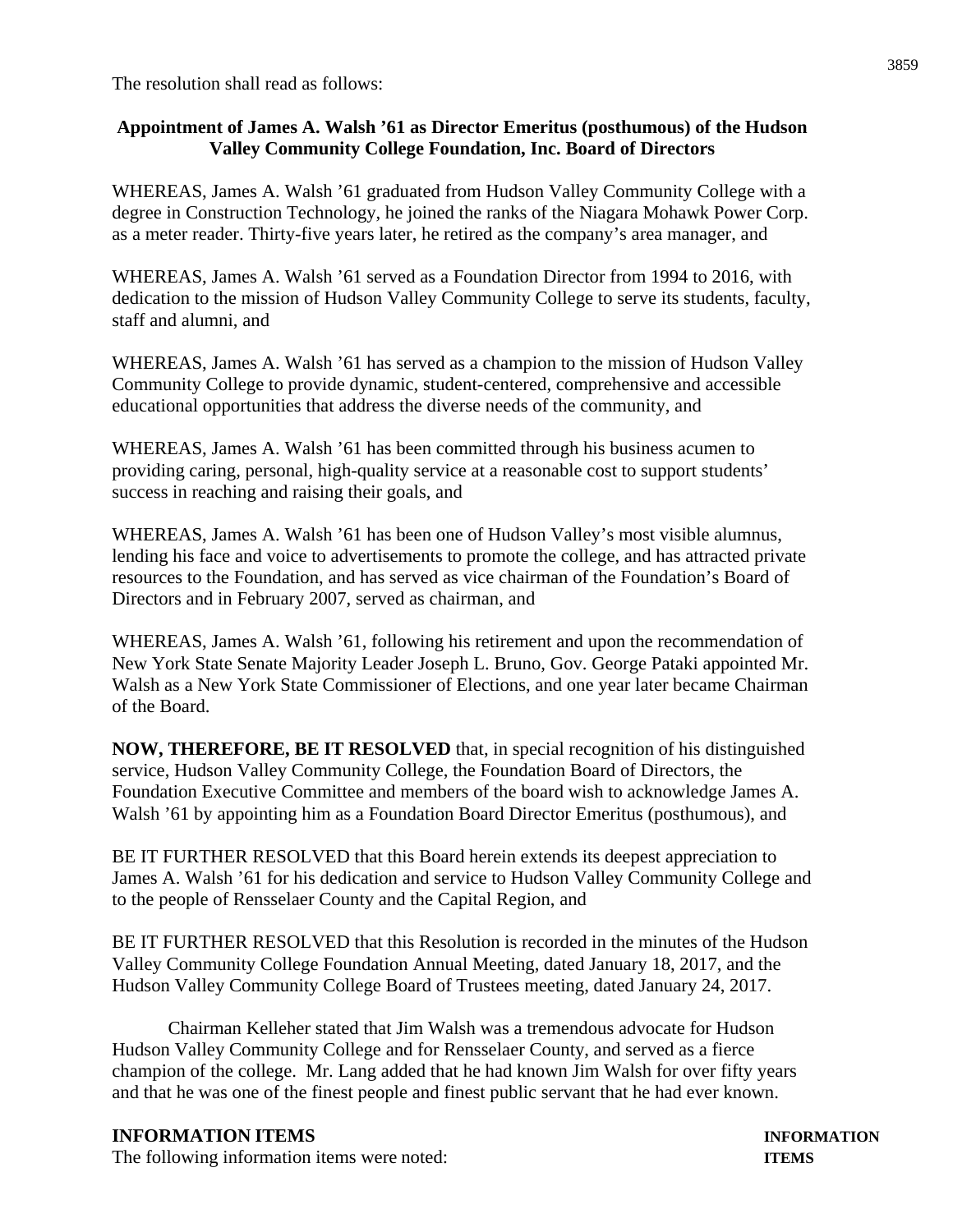| A. FULL-TIME FACULTY                                                                                                                                  |                                   |  |
|-------------------------------------------------------------------------------------------------------------------------------------------------------|-----------------------------------|--|
| 1. Schools of Business & Engineering and Industrial Technologies<br>Brittany Slingerlang Kitterman,<br>Department Chair, Building Systems Technology, |                                   |  |
| f/t appt., eff. 8/26/17                                                                                                                               | \$55,000/yr<br>$+$ \$8750 Stipend |  |
| <b>B. FULL-TIME NON-TEACHING PROFESSIONALS</b>                                                                                                        |                                   |  |
| 1. Administration<br>Karen Paquette, Director of Human Resources,<br>Administration,                                                                  |                                   |  |
| f/t appt., eff. $1/9/17$                                                                                                                              | \$95,000/yr                       |  |
| 2. EOC<br>Wendy Carpenter, Assistant Coordinator of Student Services – Testing,<br>E.O.C.,                                                            |                                   |  |
| f/t appt., eff. $1/5/17$ or thereafter                                                                                                                | \$48,000/yr                       |  |
| Lydie Kengne, Enrollment Specialist,<br>E.O.C.,                                                                                                       |                                   |  |
| f/t appt., eff. $1/5/17$ or thereafter                                                                                                                | \$41,000/yr                       |  |
| 3. Executive<br>Ainsley Thomas, Chief Diversity Officer,<br>President's Office,                                                                       |                                   |  |
| f/t appt., $1/9/17$ or thereafter                                                                                                                     | \$85,000/yr                       |  |
| 4. Finance<br>Zeenat Ghuman, Financial Service/Accounting Analyst,<br>Finance,                                                                        |                                   |  |
| f/t appt., eff. $1/4/17$                                                                                                                              | \$42,000/yr                       |  |
| 5. Technology, Institutional Assessment and Planning<br>Frank Montanaro, Microcomputer Technician,<br><b>Information Technology Services,</b>         |                                   |  |
| f/t appt., eff. $1/3/17$                                                                                                                              | \$35,000/yr                       |  |
| <b>C. PART-TIME FACULTY</b><br>1. Academics                                                                                                           |                                   |  |
| Judith Gustafson, Instructor,<br>Community & Professional Education,<br>$p/t$ appt., eff. $1/4/17$ or thereafter                                      | \$40.00/hr                        |  |
| Awad Mustafa, Instructor,<br>Community & Professional Education,<br>$p/t$ appt., eff. $1/4/17$ or thereafter                                          | \$40.00/hr                        |  |
| Amanda Nuccio, Instructor,<br>Community & Professional Education,<br>$p/t$ appt., eff. $1/4/17$ or thereafter                                         | \$40.00/hr                        |  |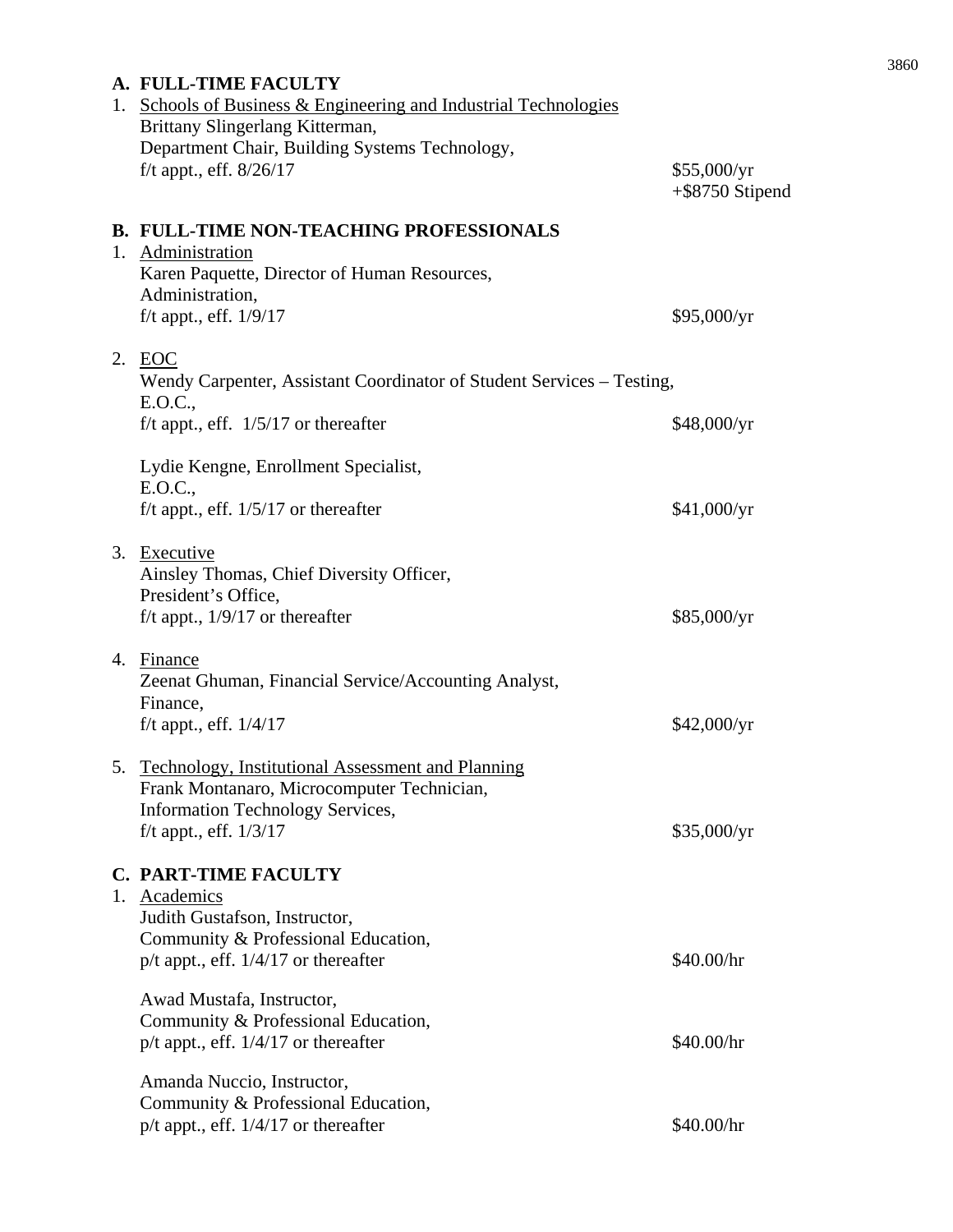| 2. | Schools of Liberal Arts & Sciences                                       |            |
|----|--------------------------------------------------------------------------|------------|
|    | Kimberly Cradona, Instructor,                                            |            |
|    | Criminal Justice, Forensic Science and Public Administration,            |            |
|    | $p/t$ appt., eff. $1/17/17$                                              | \$1113/sch |
|    | Lynne Johns, Instructor,                                                 |            |
|    | Human Services and Chemical Dependency Counseling,                       |            |
|    | $p/t$ appt., eff. $1/17/17$                                              | \$1113/sch |
|    |                                                                          |            |
|    | Daniel O'Connor, Instructor,<br>History, Philosophy and Social Sciences, |            |
|    | $p/t$ appt., eff. $1/17/17$                                              | \$1113/sch |
|    |                                                                          |            |
|    | Frank Risler, Instructor,                                                |            |
|    | Criminal Justice, Forensic Science and                                   |            |
|    | Public Administration, p/t appt., eff. 1/17/17                           | \$1113/sch |
|    | Michael Rivest, Instructor,                                              |            |
|    | History, Philosophy and Social Sciences,                                 |            |
|    | $p/t$ appt., eff. $1/17/17$                                              | \$1113/sch |
|    |                                                                          |            |
|    | <b>D. CLASSIFIED</b>                                                     |            |
| 1. | Technology, Institutional Assessment and Planning                        |            |
|    | Kimberly Student, Program Assistant,                                     |            |

Kimberly Student, Program Assistant, Information Technology Services, f/t appt., eff.  $1/11/17$  or thereafter \$17.8049/hr

### **E. RESIGNATION**

1. Ana Almonte, Assistant Professor, English, Modern Languages and English as a Second Language, eff. 1/16/17

### **F. RETIREMENTS**

- 1. Suzanne Brownrigg, Director of High School Programs and Educational Outreach, eff. 3/31/17
- 2. Sylvia Cocca, Program Assistant Academics II, Criminal Justice, Forensic Science and Public Administration, eff. 1/6/17
- 3. Roberta Gentner, Custodial Worker, Physical Plant, eff. 1/6/17
- 4. Eileen Mahoney, Professor, Teacher Preparation, eff. 1/5/17

### **G. HVCC MONTHLY FINANCIAL REPORTS**

- 1. Current Unrestricted Fund Revenues & Expenditures, period ending 12/31/16
- 2. Operating Expenditures by Object, period ending 12/31/16
- 3. Grant Expenditures by Object, period ending 12/31/16

### **H. FACULTY-STUDENT ASSOCIATION FINANCIAL REPORTS**

1. FSA Financial Statements, as of 12/31/16

Upon a motion by Dr. Jennings, seconded by Dr. Kapp, an executive **EXECUTIVE**  session was called at 5:40 p.m. for the purpose of discussing a personnel action. **SESSION**

Upon a motion by Mr. Fagan, seconded by Mr. Lang, the executive session was ended at 6:14 p.m. and Chairman Kelleher opened the meeting.